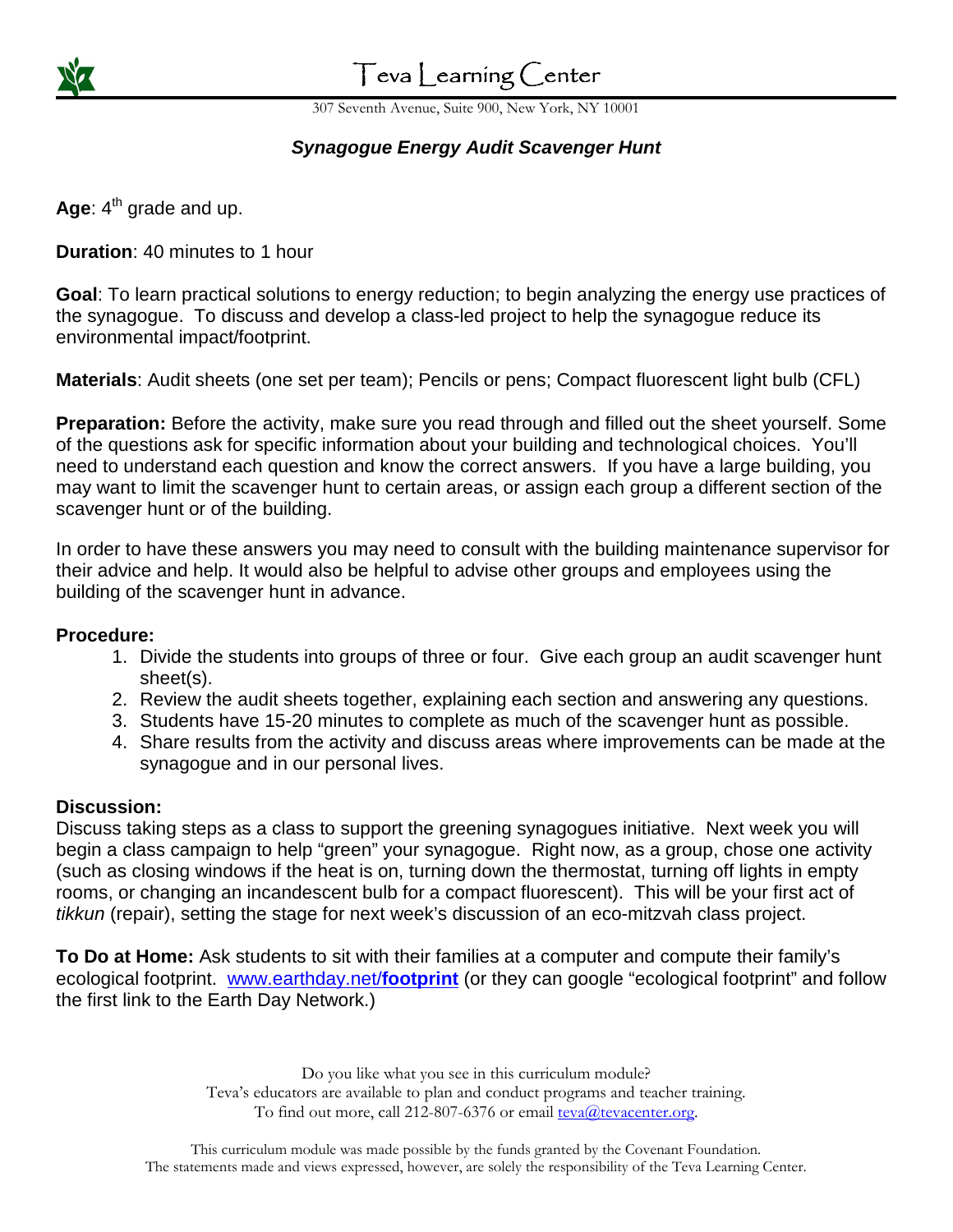

## Teva Learning Center

307 Seventh Avenue, Suite 900, New York, NY 10001

### **Synagogue Energy Audit Scavenger**

**Instructions:** This Scavenger Hunt involves a combination of finding certain items, performing challenges, and answering questions. Read all the questions in each category, then go search! For each completed task, you will receive points. (Only correct answers win points.) Make sure you read carefully, record any information that is asked for on the lines provided! Be creative and have fun!

#### **1. Doors and Windows**

A. Count the number of doors and windows in the entire building. How many Doors How many Windows **with the UV** 

B. Were any of the windows or doors open allowing heat to escape? How many Doors \_\_\_\_\_\_\_\_ Where? \_\_\_\_\_\_\_\_\_\_\_\_\_\_\_ How many Windows \_\_\_\_\_\_\_\_ Where? \_\_\_\_\_\_\_\_\_\_\_\_\_\_\_

C. Did any of the closed doors leading to the outside have cracks near the floor, allowing air to flow out?

How many Doors \_\_\_\_\_\_\_\_ How many Where? \_\_\_\_\_\_\_\_\_\_\_\_\_\_\_

Did you know that the amount of heat lost through a quarter-inch crack along a 3-foot door costs more than **20 gallons** of fuel oil to reproduce? Not only is this a waste of money, but it adds to the amount of carbon dioxide in the atmosphere which is contributing to **The Greenhouse Effect**. Every day, light from the sun reaches the earth, turns into heat, and reflects back into outer space. Certain "greenhouse" gases in our atmosphere, like carbon dioxide, can trap the heat that is reflected – like a greenhouse. When there are too many greenhouse gases in our atmosphere, too much heat stay trapped on Earth. All of this trapped heat causes **Global Climate Change**.

#### **2. Lights**

A. Count the number of light bulbs there are in the building and what types of lights are in use.

| Total                    | Incandescent               |
|--------------------------|----------------------------|
| Fluorescent (long tubes) | <b>Compact Fluorescent</b> |
| Halogen                  | L.E.D                      |

**\_\_\_\_\_\_\_\_\_\_\_\_\_\_\_\_\_\_\_\_\_\_\_\_\_\_\_\_\_\_\_ \_\_\_\_\_\_\_\_\_\_\_\_\_\_\_\_\_\_\_\_\_\_\_\_\_\_\_\_\_** 

**\_\_\_\_\_\_\_\_\_\_\_\_\_\_\_\_\_\_\_\_\_\_\_\_\_\_\_\_\_\_ \_\_\_\_\_\_\_\_\_\_\_\_\_\_\_\_\_\_\_\_\_\_\_\_\_\_\_\_\_\_** 

Did you know that lighting makes up about 25% of the electricity Americans use? If 1,000 of us replaced four incandescent light bulbs in our house with compact fluorescent bulbs, we could prevent **five million** pounds of carbon dioxide from entering the atmosphere! Not only that, but we'd also reduce our electricity bills by more than \$100,000 over the lives of those bulbs.

B. List rooms where lights were left on and don't need to be. Turn them off!

Do you like what you see in this curriculum module? Teva's educators are available to plan and conduct programs and teacher training.

To find out more, call 212-807-6376 or email teva@tevacenter.org.

This curriculum module was made possible by the funds granted by the Covenant Foundation. The statements made and views expressed, however, are solely the responsibility of the Teva Learning Center.